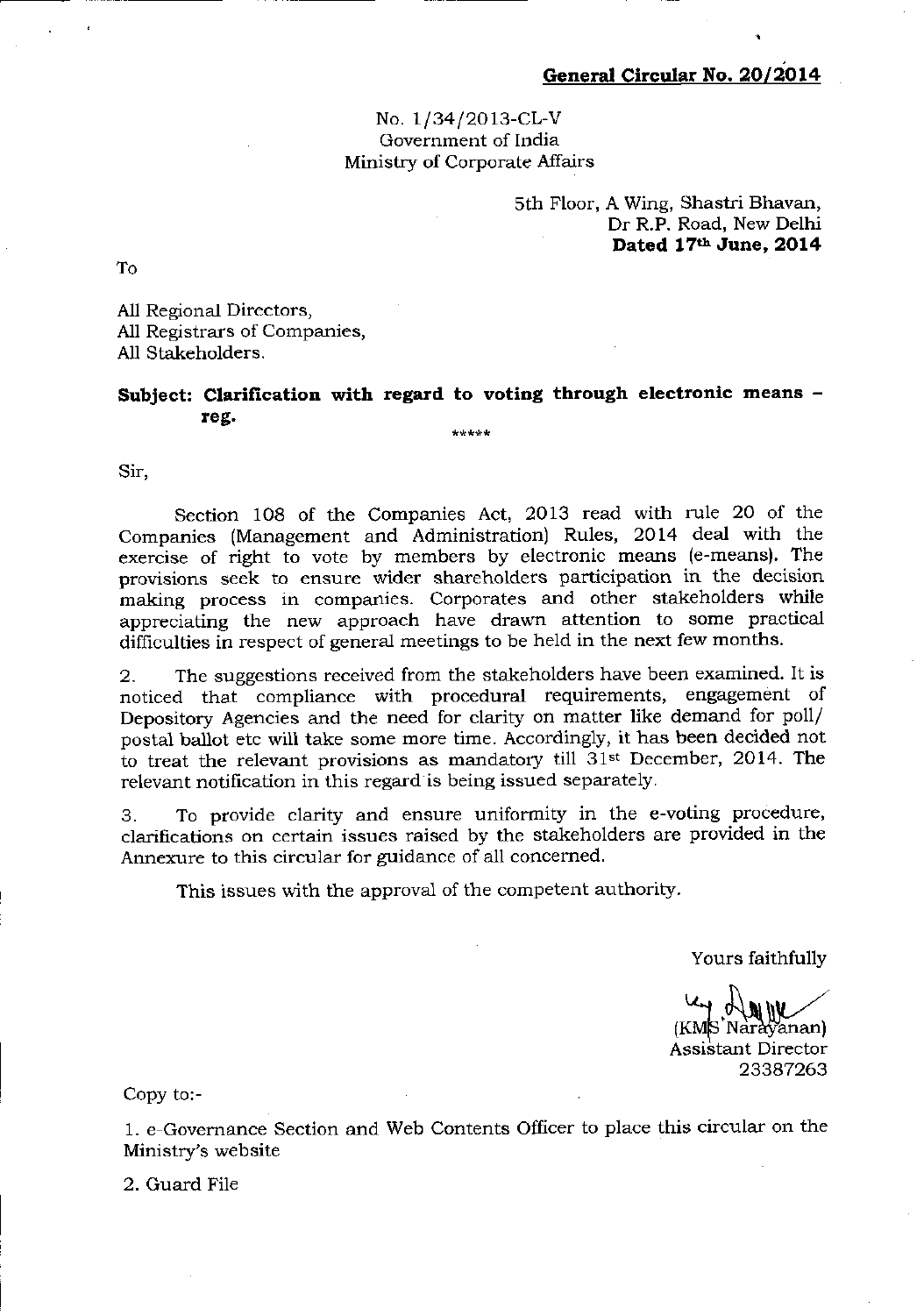## Clarifications on issues associated with e-voting procedure

 $-1$ 

(i) Show of hands not to be allowed in case of e-voting:- In view of clear provisions of section 107, voting by show of hands would not be allowable in cases where mle 20 of Companies (Management and Administration) Rules, 2014 is applicable.

(ii) Participation in the general meeting after voting by e-means:- It is clarified that a person who has voted through e-voting mechanism in accordance with rule 20 shall not be debarred from participation in the general meeting physically. But he shall not be able to vote in the meeting again, and his earlier vote (cast through e-means) shall be treated as final.

(iii) Applicability of rule 20 for matters specified under rule  $22(16)$ :-Stakeholders have asked whether matters specified under rule 22(16) (transactions of certain items only through postal ballot) can be considered in a general meeting where e-voting facility is available. It has been examined and it is stated that in view of clear provisions of section  $110(1)(a)$ read with such rule 22(16) it would be necessary to transact items specified in rule 22(16) only through postal ballot and not at the general meeting.

(iv) Relevance of provisions relating to demand for poll:- In case of companies having share capital, voting through e-means takes into account 'Proportion principle' [i.e. 'one share – one vote'] unlike 'one person – one vote' principle under 'show of hands'. This alongwith provisions of section 107 make it clear that in case of companies which are covered under section 1Og read with rule 20 of Companies (Management and Administration) Rules, the provisions relating to demand for poll would not be relevant.